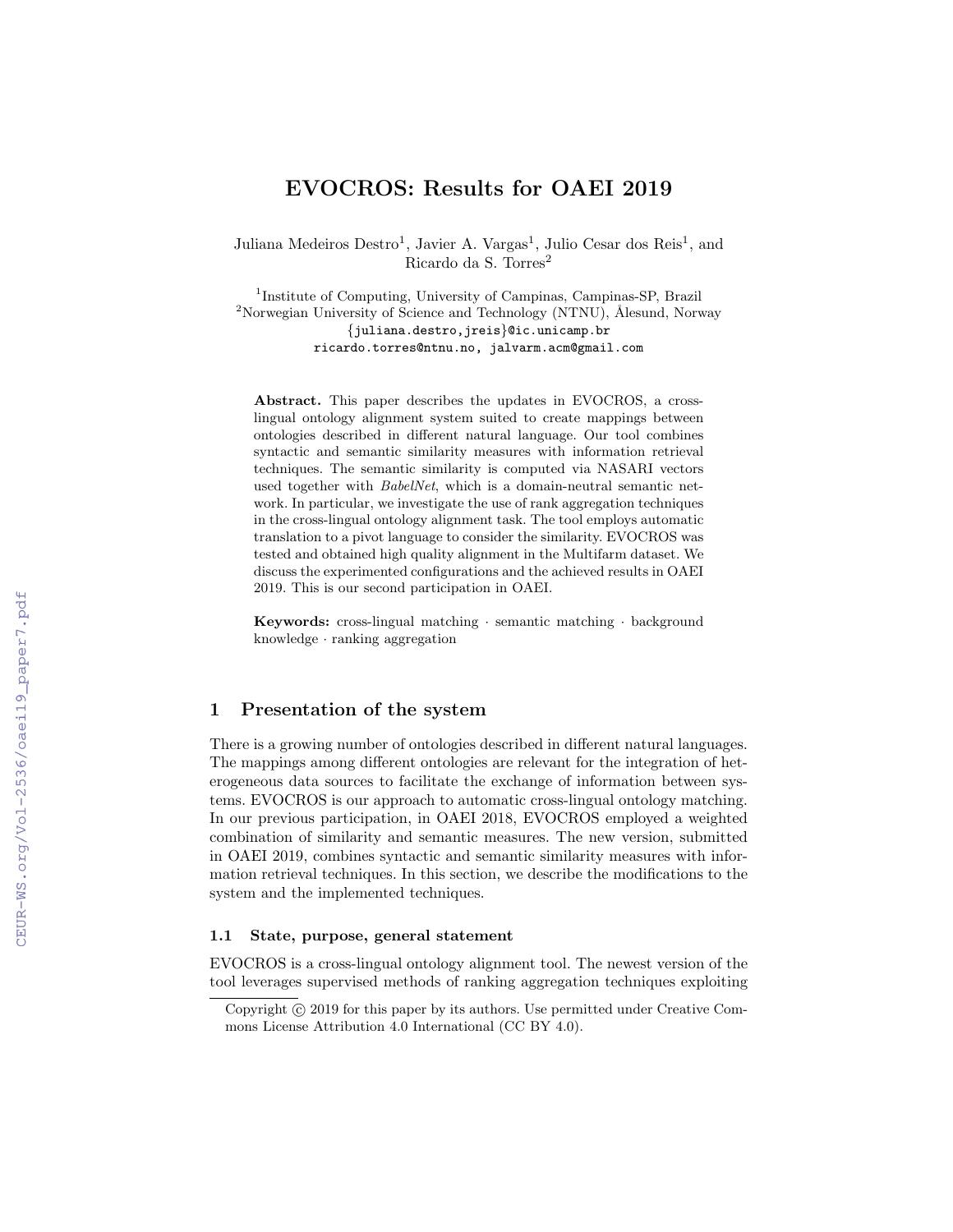labeled information *(i.e., training data)* and ground-truth relevance to boost the effectiveness of a new ranker. Our goal is to leverage rank aggregation in cross-lingual mapping, by generating ranked lists based on distinct similarity measurements between the concepts of source and target ontologies.

### 1.2 Specific techniques used

The tool is developed in Python 3 and uses learning to rank techniques implemented in the well-known library RankLib. We model the mapping problem as an information retrieval query. Figure 1 depicts the workflow of the proposed technique. The inputs are source and target ontologies written in Web Ontology Language (OWL). These ontologies are converted to objects. The first step is the pre-processing of the source and target input ontologies, converting them into owlready2 objects. Each concept of the source ontology is compared to all concepts of the target ontology.



Fig. 1. General description of the technique. The mapping processing stage is where the top-1 entity of the final ranking is mapped to the input concept  $e_1$ .

RankLib: https://sourceforge.net/p/lemur/wiki/RankLib/ (As of November 16, 2019).

Python 3 library to manipulate ontologies as objects.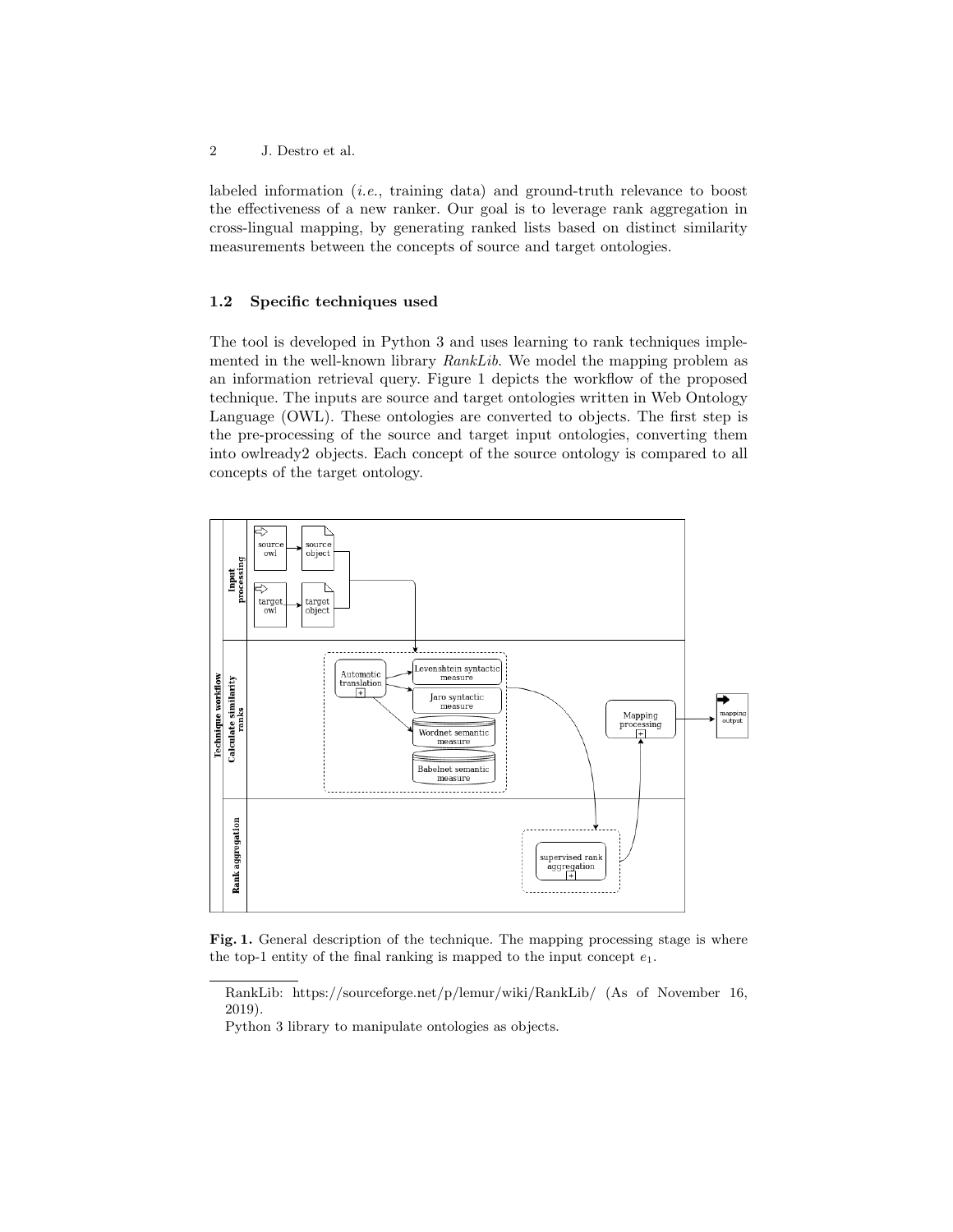Each entity of the source ontology is compared with all entities of the same type found in the target ontology  $(i.e.,$  classes are matched to classes and properties are matched to properties). In this sense, for each entity  $e_i$  in the source ontology  $O_X$ , we calculate the similarity value with each entity  $e_j$  in the target ontology  $O_Y$  (Figure 2), thus generating a ranked list {rank1, rank2, rank3, rank4} for each similarity measure used  $(cf.$  Figure 3).



**Fig. 2.** Concept  $c_1 \in O_X$  is compared against all concepts  $c_n \in O_Y$ .

For similarity measures that rely on monolingual comparison  $(i.e.,$  syntactic and WordNet), the automatic translation of labels of entities  $e_i \in O_X$  and  $e_j \in O_Y$  to a pivot language is used by leveraging Google Translate API during runtime. These similarity comparisons generate  $k$  ranks, each one based on a different similarity measure. We use the measures to generate the ranks, thus adding the flexibility to the use or the addition of different similarity measures without disrupting the technique.

The ranks are then aggregated using LambdaMART [7] because this technique has the best score among the majority of languages during the execution phase of OAEI 2019. Figure 4 presents that the set of multiple ranks are aggregated in a final rank. The Top-1 result of the aggregated rank  $c_2 \in \mathcal{C}_{\mathcal{O}_{\mathcal{Y}}}$  is mapped to the source ontology entity  $c_1 \in \mathcal{C}_{\mathcal{O}_{\mathcal{X}}}$ , thus generating the candidate mapping  $m(c_1, c_2)$  (cf. Figure 5). The mapping output follows the standard used by the Alignment API [?].

### 1.3 Link to the set of provided alignments (in align format)

Alignment results are available at https://github.com/jmdestro/evocros-results (As of November 16, 2019).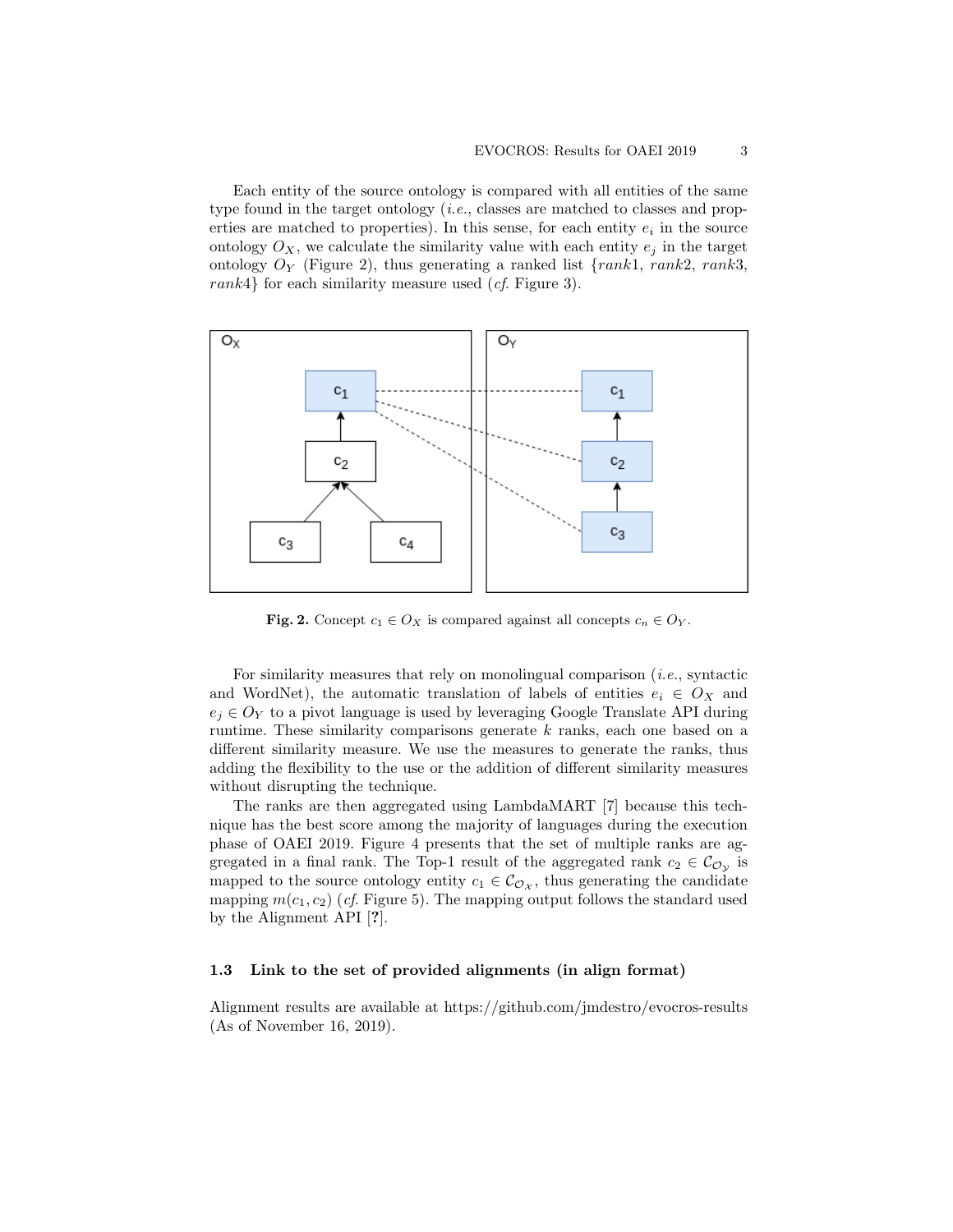#### 4 J. Destro et al.



Fig. 3. Ranked lists generated by each similarity measure used.

## 2 Results

In this section, we describe the results obtained in the experiments conducted in OAEI 2019.

#### 2.1 Multifarm

We consider the *MultiFarm* dataset [5], version released in 2015. Our experiments built cross-language ontology mappings by using English as a pivot language for Levenshtein [4], Jaro [3], and WordNet similarity measures. The semantic similarity relying on the *Babelnet* does not require a translation as it can retrieve the synsets used in NASARI vectors [1], by using the concepts original language. The application of each similarity measure in our technique generated a rank.

A subset of all languages was used for training and validation. The subsets are 10% of queries for training set, 15% queries for validation set, and 75% queries for testing. These subsets were generated per language and then combined, so the algorithms were trained, validated and tested using all languages at once. The comparable gold standard (i.e., MultiFarm manually curated mappings) were adjusted to contain only the queries related to the testing subset. In this sense, a lower number of entities was considered in the tests, because we removed the set of queries used in training and validation from the reference mappings to ensure consistency.

Table 1 presents the obtained values for precision, recall, and f-measure for each language pair tested. The precision, recall, and f-measure scores have the same value due to the nature of the experiments. Our approach generates  $n$ : n mappings, where  $n = |O_X| = |O_Y|$  because the ontologies are translations of each other to different natural languages, thus every entity in the source ontology presents a correspondence in the target ontology. In this sense, both the gold standard and the generated mappings have the same size because each query  $(i.e., each entity in the source ontology) generates a mapping between the$ query (source entity) and the top-1 result of the final aggregated rank. Results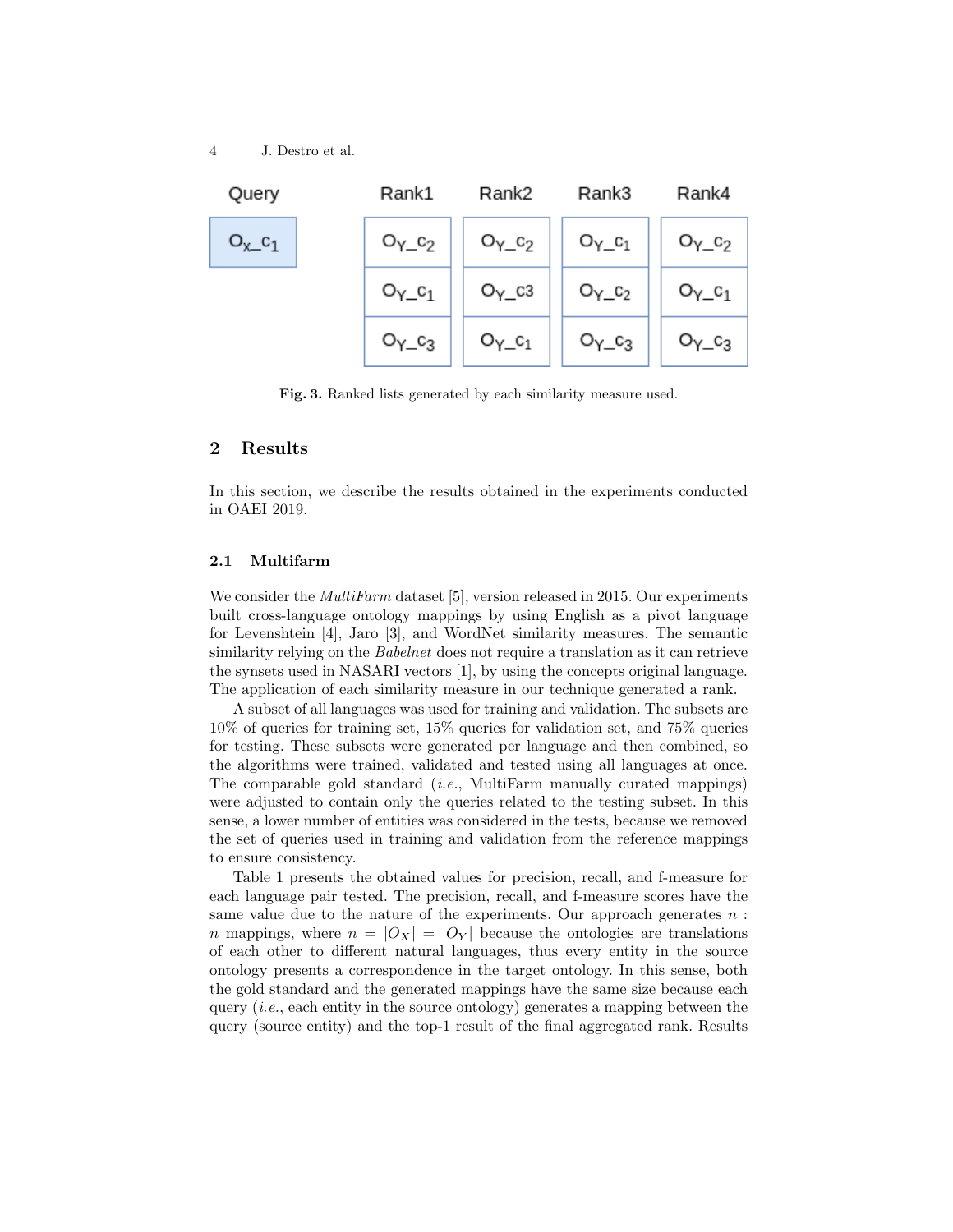| Rank1                        | Rank2                        | Rank3                        | Rank4                        |
|------------------------------|------------------------------|------------------------------|------------------------------|
| $O_{Y}$ <sub>-</sub> $c_{2}$ | $O_{Y}$ <sub>-</sub> $c_{2}$ | $O_{Y}$ <sub>-</sub> $c_1$   | $O_{Y}$ <sub>-</sub> $c_{2}$ |
| $O_{Y}$ <sub>-</sub> $c_1$   | $O_{Y_C}$ c3                 | $O_{Y}$ <sub>-</sub> $C_{2}$ | $O_{Y}$ <sub>-</sub> $c_1$   |
| $O_{Y_C}c_3$                 | $O_{Y}$ <sub>-</sub> $c_1$   | $O_{Y_C_3}$                  | $O_{Y_C_3}$                  |
|                              |                              |                              |                              |



| $O_{Y}$ <sub>-</sub> $C_{2}$ |
|------------------------------|
| $O_{Y}$ <sub>-</sub> $C_1$   |
| $O_{Y}$ <sub>-</sub> $C_{3}$ |

Fig. 4. Rank aggregation of the ranked lists. Each rank aggregation algorithm generates a distinct final rank.



Fig. 5. Mapping generated between source entity  $c_1 \in O_X$  and top-1 entity of the final rank generated by the rank aggregation algorithm,  $c_2 \in O_Y$ .

show competitive results when compared to the other tools participating in the evaluation.

| Language pair Precision Recall F-measure |         |         |         |
|------------------------------------------|---------|---------|---------|
| fr-nl                                    | 0.61290 | 0.61290 | 0.61290 |
| en-pt                                    | 0.59140 | 0.59140 | 0.59140 |
| es-nl                                    | 0.58065 | 0.58065 | 0.58065 |
| cz-nl                                    | 0.52688 | 0.52688 | 0.52688 |
| $cn$ - $pt$                              | 0.50538 | 0.50538 | 0.50538 |
| $eS-11$                                  | 0.38710 | 0.38710 | 0.38710 |
| $cn-ru$                                  | 0.32258 | 0.32258 | 0.32258 |
| CZ-T11                                   | 0.32258 | 0.32258 | 0.32258 |
| de-ru                                    | 0.32258 | 0.32258 | 0.32258 |

Table 1. Results achieved by different language pair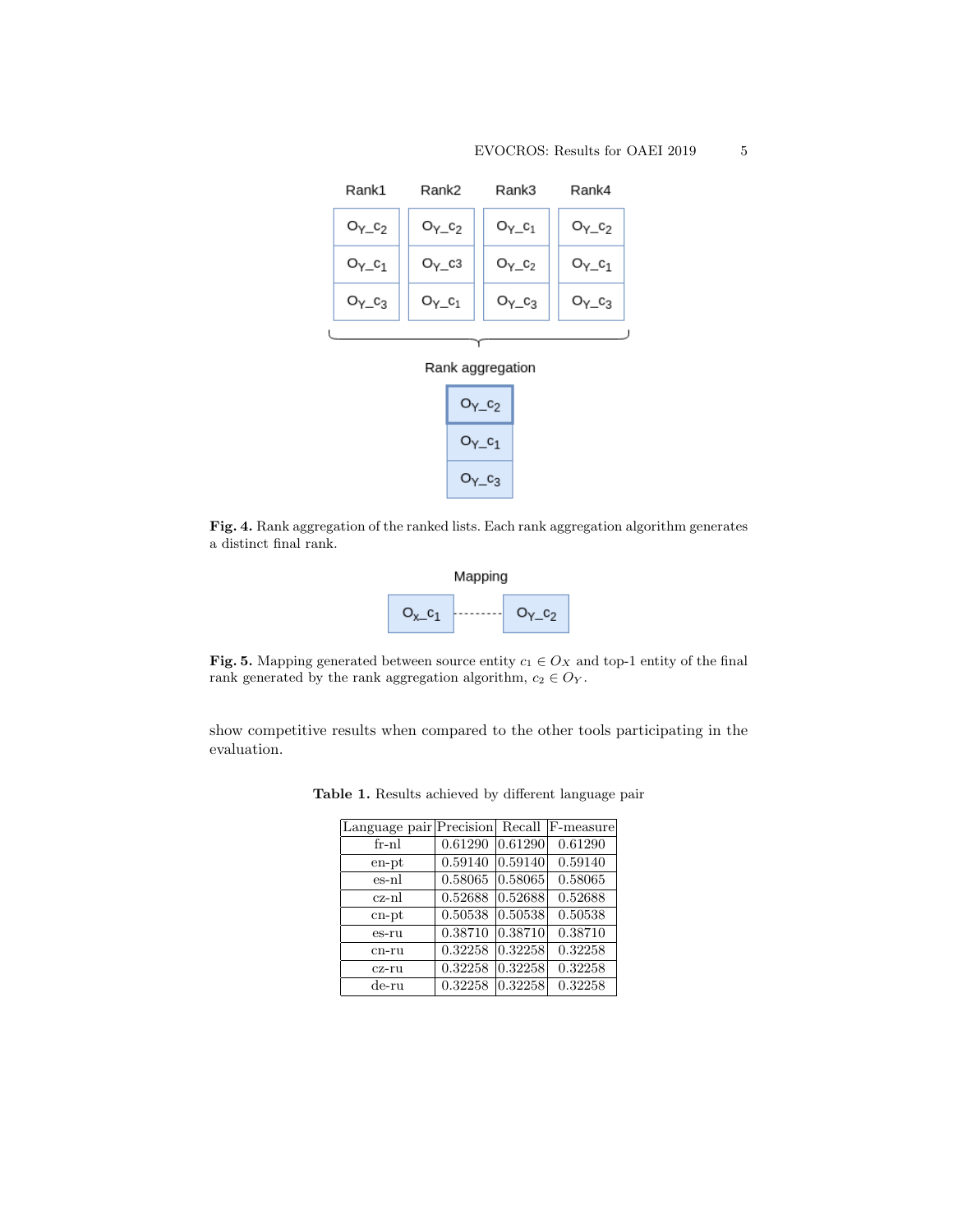6 J. Destro et al.

# 3 General comments

In this section, we discuss our results and the ways to improve the system.

#### 3.1 Comments on the results

The tool had satisfactory results, with competitive f-measure, but the execution time was exceedingly long due even with local caches for Babelnet NASARI vectors. This is due to the amount of comparisons required during execution because each concept or attribute in the source ontology is compared against all concepts and attributes of the target ontology.

#### 3.2 Discussions on the way to improve the proposed system

This was the second evaluation of the system and results are encouraging. Our main goals for future work are: Reduce execution time: the tool has a long execution time even with local caches. Our future work will explore ontology partitioning during the pre-processing stage of the matching task to reduce the amount of comparisons needed, thus improving the execution time. Bag of graphs: ontologies can be represented as graphs, thus allowing for partitioning [2] and comparison of sub-graphs. Bag-of-graphs [6] is a graph matching approach, similar to bag-of-words. It represents graphs as feature vectors, highly simplifying the computation of graph similarity and reducing execution time. We propose as future investigation to use a simple vector-based representation for graphs and investigate it for cross-lingual ontology matching.

### 3.3 Comments on OAEI

Although we were not participating, our tool was executed on the Knowledge Graph track. There were issues during the evaluation phase, preventing the system to fully participate in both Multifarm and KG tracks.

# 4 Conclusion

The newest version of EVOCROS proposed an approach considering four similarity measures to build ranks and used a supervised method of rank aggregation. This is the second participation of the system in OAEI. The evaluation with the Multifarm dataset confirmed the quality of mappings generated by our technique. For future work, we plan to improve our cross-lingual alignment proposal by considering different combinations of similarity measures and different ways of computing the syntactic and semantic similarities taking into account additional stages in the pre-processing of the ontology.